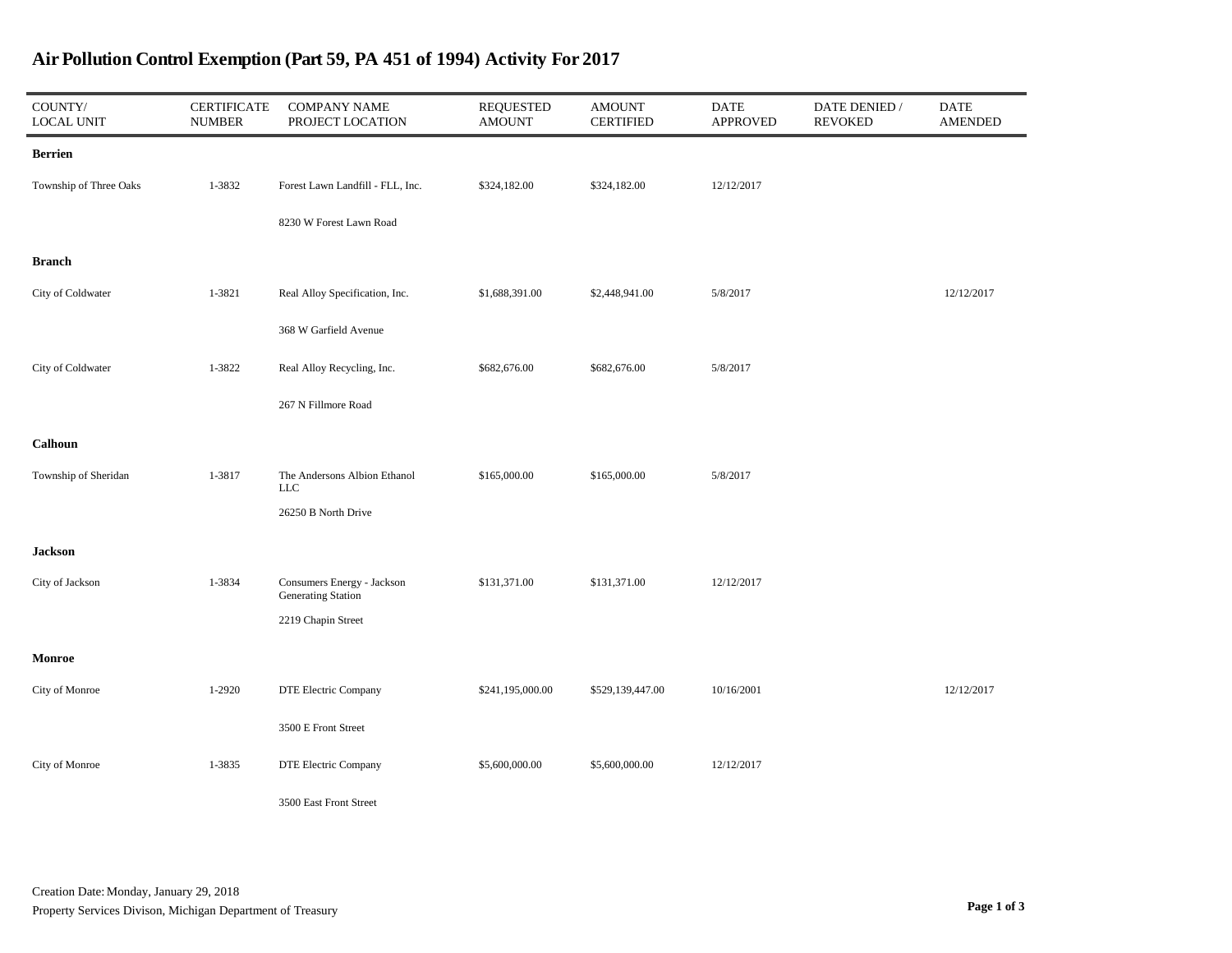| COUNTY/<br><b>LOCAL UNIT</b> | <b>CERTIFICATE</b><br><b>NUMBER</b> | <b>COMPANY NAME</b><br>PROJECT LOCATION              | <b>REQUESTED</b><br><b>AMOUNT</b> | <b>AMOUNT</b><br><b>CERTIFIED</b> | <b>DATE</b><br><b>APPROVED</b> | DATE DENIED /<br><b>REVOKED</b> | <b>DATE</b><br><b>AMENDED</b> |
|------------------------------|-------------------------------------|------------------------------------------------------|-----------------------------------|-----------------------------------|--------------------------------|---------------------------------|-------------------------------|
| Township of Frenchtown       | 1-3317                              | DTE Electric Company                                 | \$1,226,959,000.00                | \$863,016,925.00                  | 11/29/2006                     |                                 | 12/12/2017                    |
|                              |                                     | 3500 E Front Street                                  |                                   |                                   |                                |                                 |                               |
| <b>OAKLAND</b>               |                                     |                                                      |                                   |                                   |                                |                                 |                               |
| City of ROCHESTER HILLS      | $1 - 2625$                          | FCA US LLC                                           | \$4,476.00                        | \$1,691.00                        | 12/30/1998                     | 9/18/2017                       | 4/27/2015                     |
|                              |                                     | 2920 TECHNOLOGY DRIVE                                |                                   |                                   |                                |                                 |                               |
| Ottawa                       |                                     |                                                      |                                   |                                   |                                |                                 |                               |
| Township of Port Sheldon     | 1-2380                              | Consumers Energy Company -<br>J.H. Campbell Plant    | \$19,918,704.00                   | \$41,453,903.00                   | 12/28/1995                     |                                 | 12/12/2017                    |
|                              |                                     | 17000 Croswell Street                                |                                   |                                   |                                |                                 |                               |
| Saginaw                      |                                     |                                                      |                                   |                                   |                                |                                 |                               |
| Township of Buena Vista      | 1-3837                              | Nexteer Automotive Corporation                       | \$3,968,076.00                    | \$3,724,089.00                    | 12/12/2017                     |                                 |                               |
|                              |                                     | 3900 E Holland Road                                  |                                   |                                   |                                |                                 |                               |
| WAYNE                        |                                     |                                                      |                                   |                                   |                                |                                 |                               |
| City of DETROIT              | 1-3027                              | FCA US LLC                                           | \$5,968,726.00                    | \$4,468,726.00                    | 12/30/2002                     | 9/18/2017                       | 4/27/2015                     |
|                              |                                     | 6700 LYNCH ROAD                                      |                                   |                                   |                                |                                 |                               |
| City of DETROIT              | 1-3283                              | FCA US LLC                                           | \$320,740.00                      | \$160,370.00                      | 11/30/2005                     | 9/18/2017                       | 4/27/2015                     |
|                              |                                     | 6700 LYNCH ROAD                                      |                                   |                                   |                                |                                 |                               |
| City of Detroit              | 1-3443                              | MPLX Terminals LLC                                   | \$320,000.00                      | \$160,000.00                      | 10/27/2008                     |                                 | 6/6/2017                      |
|                              |                                     | 12700 Toronto Street                                 |                                   |                                   |                                |                                 |                               |
| City of Detroit              | 1-3833                              | Marathon Petroleum Company<br>$\mathrm{L}\mathrm{P}$ | \$18,806,661.00                   | \$9,403,330.00                    | 12/12/2017                     |                                 |                               |
|                              |                                     | 1300 S Fort Street                                   |                                   |                                   |                                |                                 |                               |

## Air Pollution Control Exemption (Part 59, PA 451 of 1994) Activity For 2017